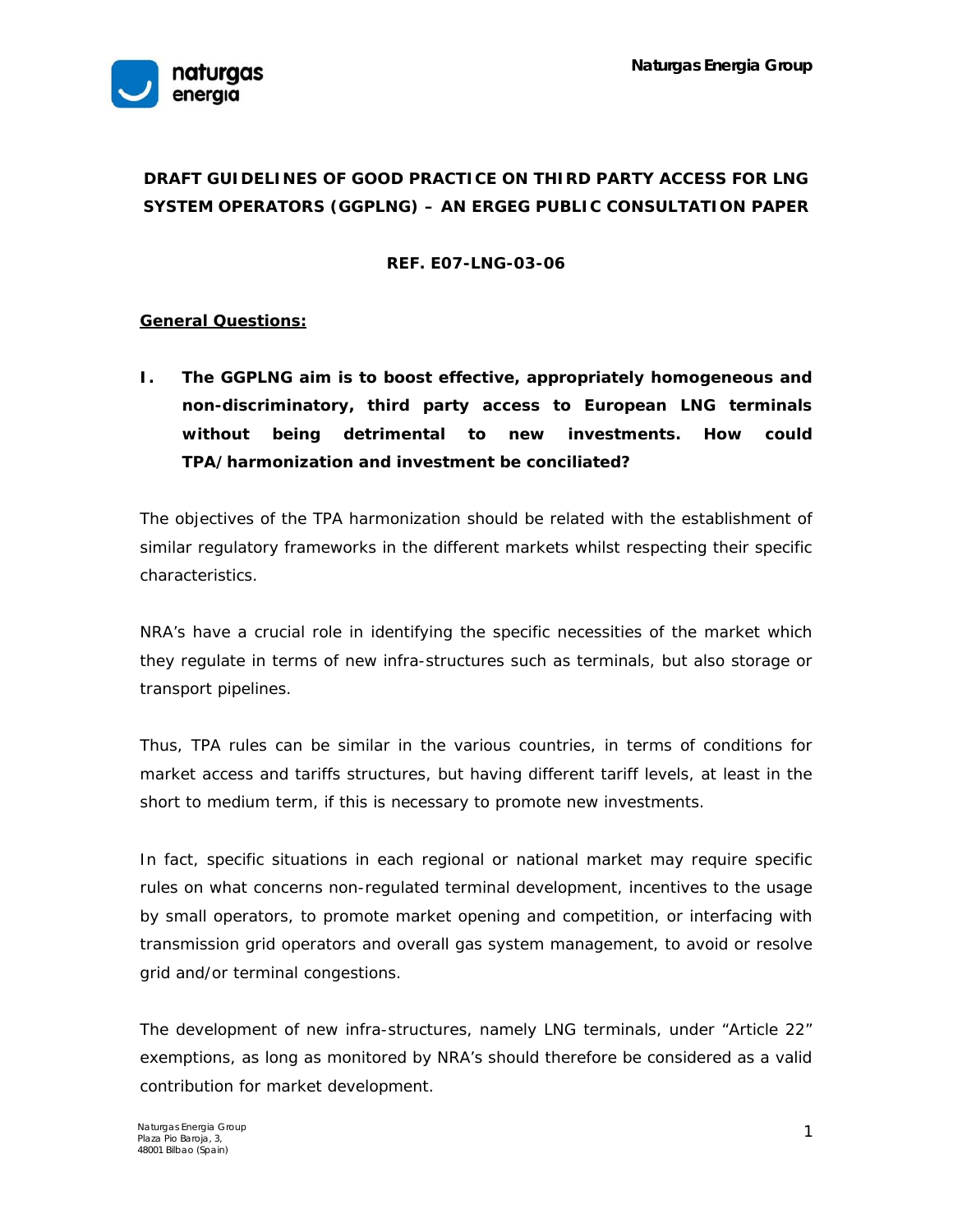

**II. The GGPLNG aims at facilitating harmonization of services, procedures, conditions… in order to foster interoperability and facilitate access to regulated LNG facilities. To what extent is harmonization of regulated access procedures convenient / possible? Which areas should be harmonized (i.e. transparency, network code procedures, balancing rules, etc.)? Is the current degree of detail and prescriptiveness of the GGPLNG considered adequate? Is the need for common EU-wide requirements adequately balanced against the need for flexible rules?** 

From the point of view of LNG facilities users, harmonization of regulated access procedures, when possible, is convenient and may promote the integration between the different regional markets since it simplifies and facilitates the access to different markets.

When possible, areas that should be harmonized could be the balancing rules, some network code procedures, such as contracting procedures and nominations rules, and schedules for publication of relevant information, including available capacity.

**III. Considering the voluntary character of the GGPLNG it would be interesting to know what transitional effects you think the GGPLNG implementation could cause, and what could the implementation cost be in your particular case. Are you going to get benefits (commercial, decrease of management costs, etc.) with the GGPLNG application?** 

In the particular case of the Iberian Peninsula, strongly dependent on LNG supplies - 67% of total supplies in 2006 - currently there are two quite different realities:

- The Spanish market, where rules for access to LNG terminals are very tight and foresee the application of heavy penalties, forcing terminal users to incur in daily transactions in the secondary market;
- The Portuguese market where market opening started on 2007, only for power plants, and since January 2008 for major clients with consumptions higher than 1 million m3 per year.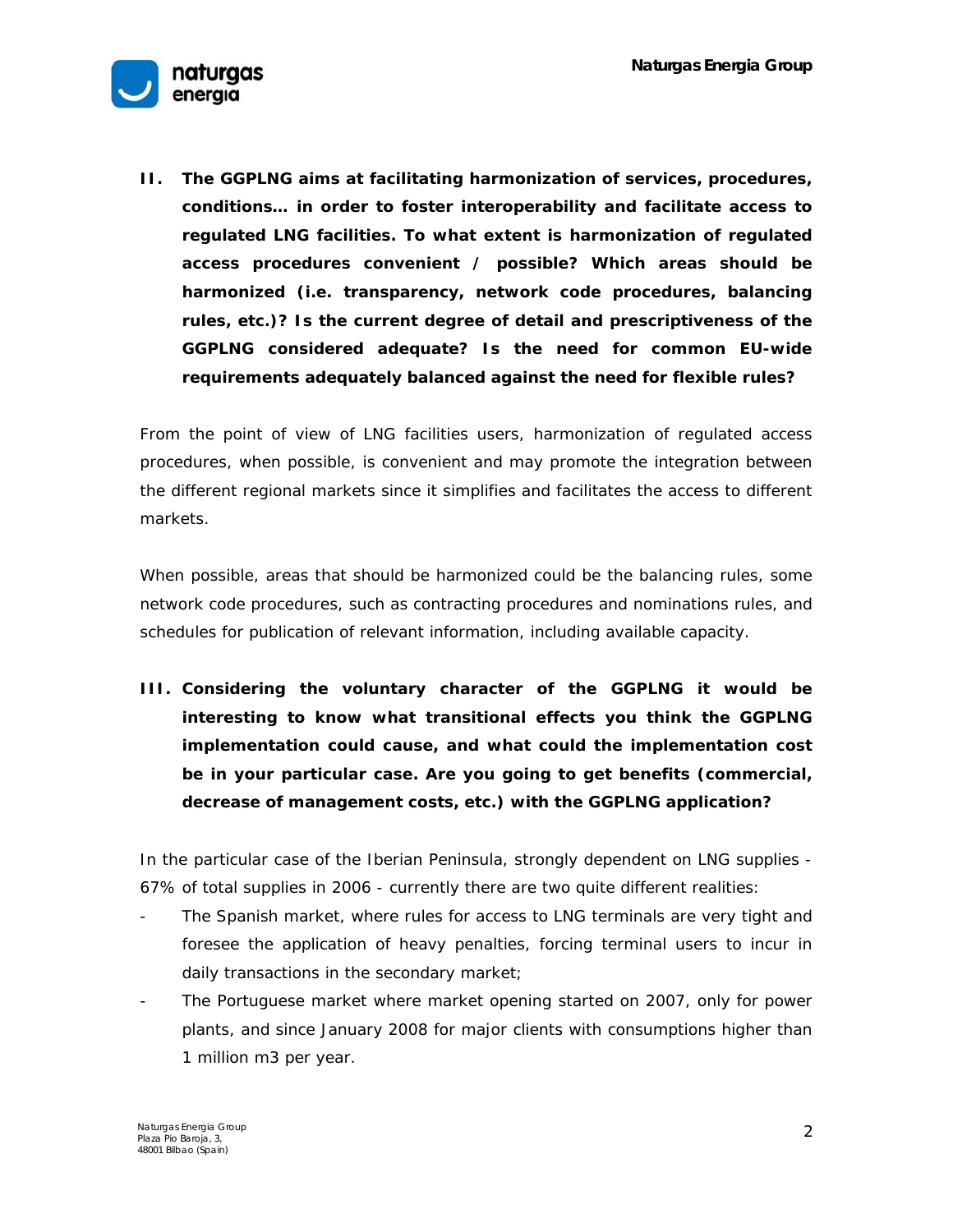

 Although access tariffs to the LNG terminal and general contractual access conditions have already been published there is still a large number of documents, namely the rules for the calculation of the terminal's capacity and respective allocation between users, that are still under a "consultation to the users" phase. Nevertheless, according to the major guidelines established in the regulation already published, there will be no firm capacity booking/contracting.

As a result, in the recent public consultation regarding the development of the Iberian Gas Market (MIBGAS) promoted by the two involved NRA's, a comment made by the generality of all relevant market agents, was the necessity of harmonization of access rules to the infra-structures, including LNG terminals.

In this sense, we think that the GGPLNG could be of good use, since they can be considered as a reference for the harmonization of access rules to LNG terminals in both countries.

**IV. The GGPLNG do not apply to terminals exempted under Article 22 of Directive 2003/55/EC. In your view, could there be any value for regulators to use some recommendations in the GGPLNG as an input when adopting individual exemption decisions (for example, as approval requirements when granting a conditional exemption). If yes, explain why and with regard to which aspects of the GGPLNG (e.g., services definition, transparency obligations etc.)?** 

The exemption under Article 22 of Directive 2003/55/EC of the application of TPA rules to new infra-structures, namely LNG terminals, must already comply with a group of specifications established in that same Directive. Moreover, if it is true that TPA rules may be necessary for the opening of the markets and introduction of competition, it should not be neglected that the exemption mechanisms are also a way to encourage market stakeholders, who are not in a dominant position, to invest in the development of new infra-structures to boost that competition.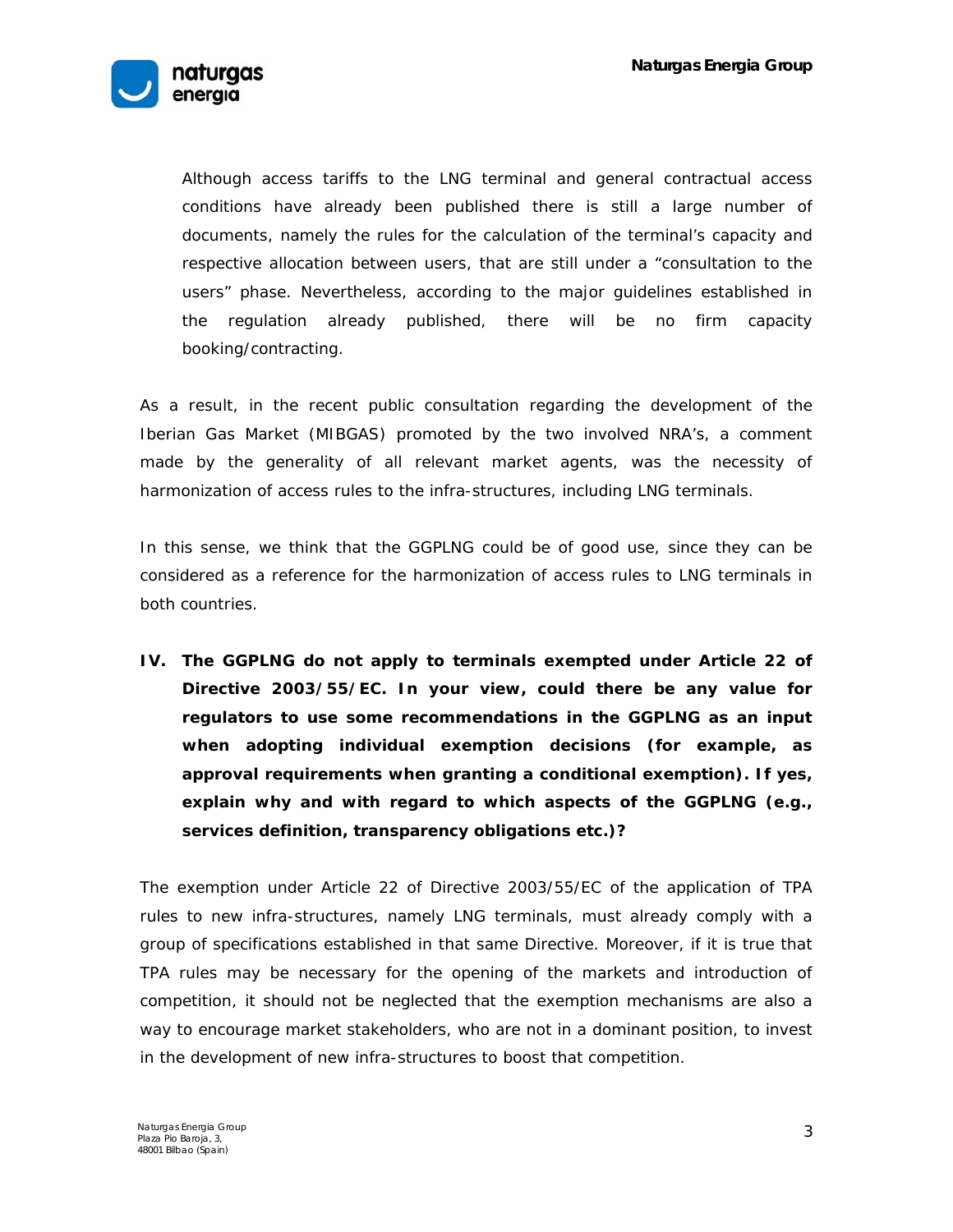

Thus, the use of some recommendations in the GGPLNG for the evaluation of exemption applications by the regulators may be positive, to ensure that all decisions are taken under a common set of guidelines, but should not result in the addition of complexity and of other vectors of evaluation to the ones already established in Directive 2003/55/EC.

#### **Tariffs for access to the system:**

**Q V.** The GGPLNG establish that tariff structure should be reviewed on a regular basis but also that the "frequency of this periodical review should strike a balance between the effective reflectivity of the costs and the market need for tariff stability".

Moreover, we believe that tariff structure and respective revision depend on the characteristics of the specific natural gas market, namely, market size and maturity, degree of market opening, number of agents, incumbent's market share and market's dependency of LNG.

In this sense, we think that the GGPLNG should not fix a minimum and/or maximum frequency for tariffs structure review. Regarding the appropriate frequency for the revisions, regulatory periods of 3 to 4 years should be adequate to permit the balance between stability and effective cost integration.

One may also note that in regional systems heavily dependent on LNG for its supply, as it is the case in the Iberian Peninsula, with seven LNG terminals, tariffs may also be designed to create incentives to a more balanced repartition of imports between the several terminals, as to eliminate the effect of distance to major sources and congestion in terminals nearer to said major sources.

Finally, in our opinion all tariffs structure revision processes should be well-known, transparent, easy and predictable in order to achieve a regulatory stability and that all users undertake their business decisions under a coherent framework.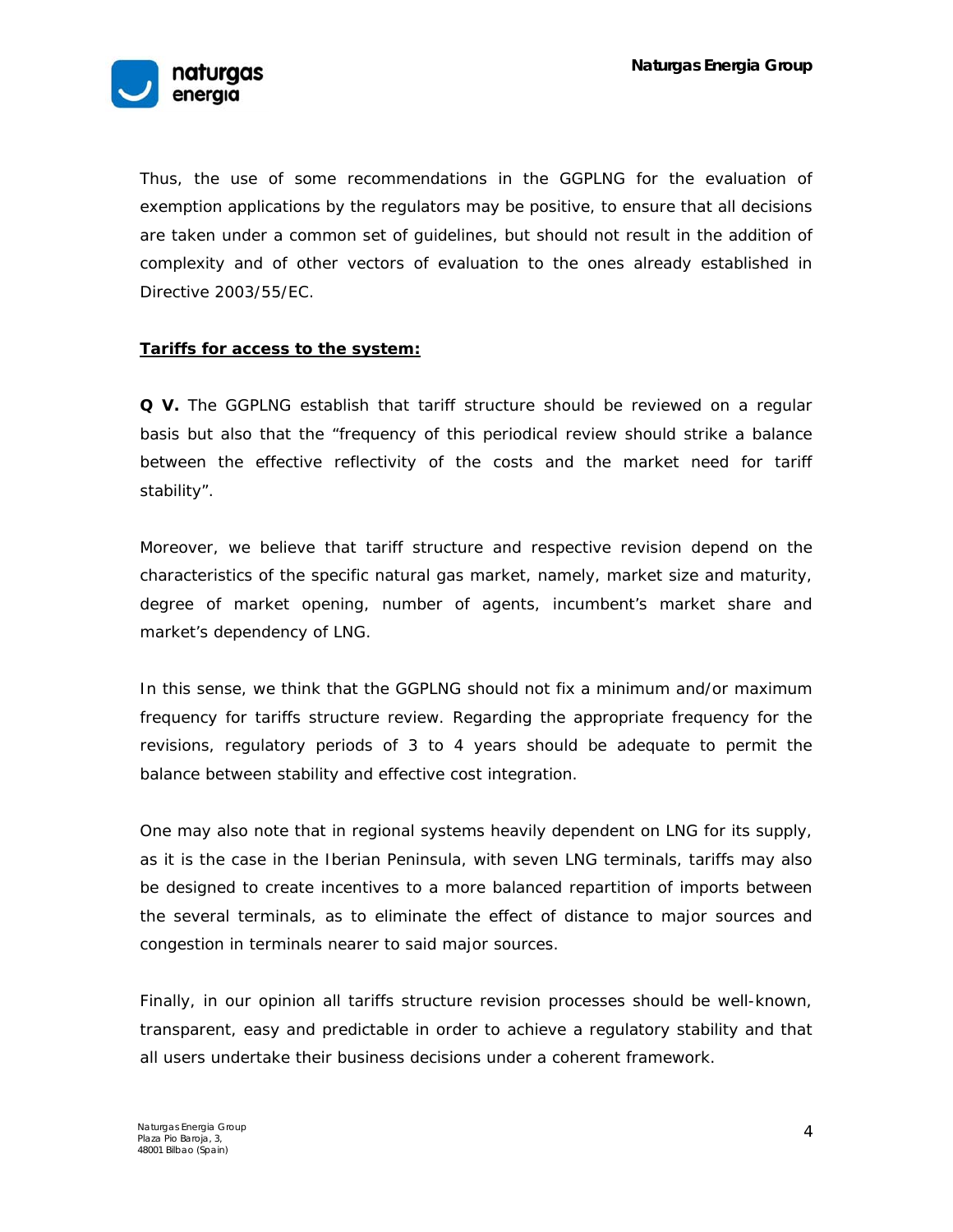

# **TPA services:**

**Q VI.** As ERGEG proposed in the document, offering not bundled and interruptible services in addition to bundled and firm services may have benefits in terms of increasing the liquidity of the capacity market. Furthermore, this type of services can help facility users in their activity management.

In our opinion the objective should be to reach a balance between the services offered in an integrated and an unbundled way, increasing the flexibility available to users for the management of their activity and also improving the efficiency of the use of the facilities.

**Q VII**. The LNG facilities's technical constraints have to be taken into account when services are defined. Related with that, it is very important to establish a clear and adequate method to calculate the capacity of each facility and to insure that this information is available for all users.

**Q VIII.** Further guidance with regard to a balance between long and short term services at LNG facilities should be provided by NRA's according to the specific characteristics of the different markets (number of agents, number of facilities, surplus/deficit of capacity, etc).

For example, in the Spanish Gas System the TPA rules establish that facilities operators have to reserve a 25 per cent of the capacity for short term contracts (duration shorter than 2 years).

**Q. IX.** GGPLNG should set the necessity of establishment of standardised contracts whenever possible, without specifying the terms of the said contracts nor the services for which they should be available. These further specifications should be a responsibility of NRA's.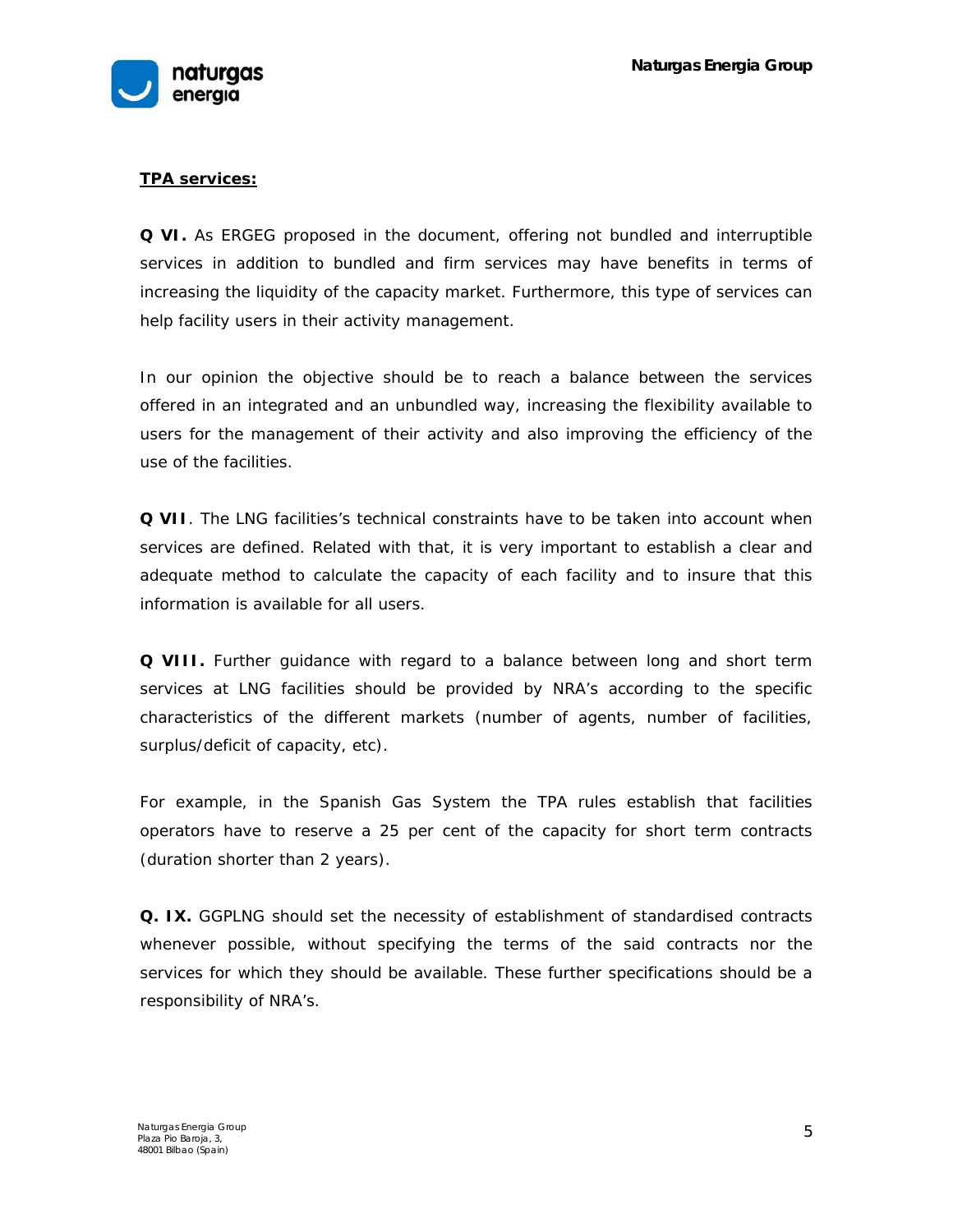

**Q X.** Issues that are not directly affected by the terminals specific characteristics, namely dates for capacity publication and booking, nomination rules, balancing mechanisms, etc.

**Q XI.** Referring to the electronic communication tools, we think, as the document also points out, that it would be the most suitable mean to exchange information. Currently, in the Spanish gas system there is a platform called SL-ATR which is used to exchange information between the LSO´s and the users. Agents who participate in this platform have a digital certificate to verify their identity.

Regarding the ways of communication, in our opinion, electronic communications should be the method of choice for exchanging information but contingency protocols for situations when that communication is not possible, establishing alternative ways to communicate (for example, e-mail) should also be established.

**Q XII.** In order to get an adequate framework for all agents to participate in the gas sector, and with the objective to get a competitive market it should be established a good, easy, clear and transparent communication system. Obviously, the cost factor has to be considerered but always linked with the benefits derivate from the use of good communication tools. This system could be based in the platforms currently in place in the European gas market.

**Q. XIII.** Harmonisation of scheduling procedures between terminals is desirable once it simplifies the access to different infra-structures, promoting the integration between the various markets.

## **Capacity allocation and congestion management:**

**Q XIV.** Referring to non discriminatory allocation rules for primary and secondary capacity, the solutions foreseen in the GGPLNG seem to be sufficiently broad.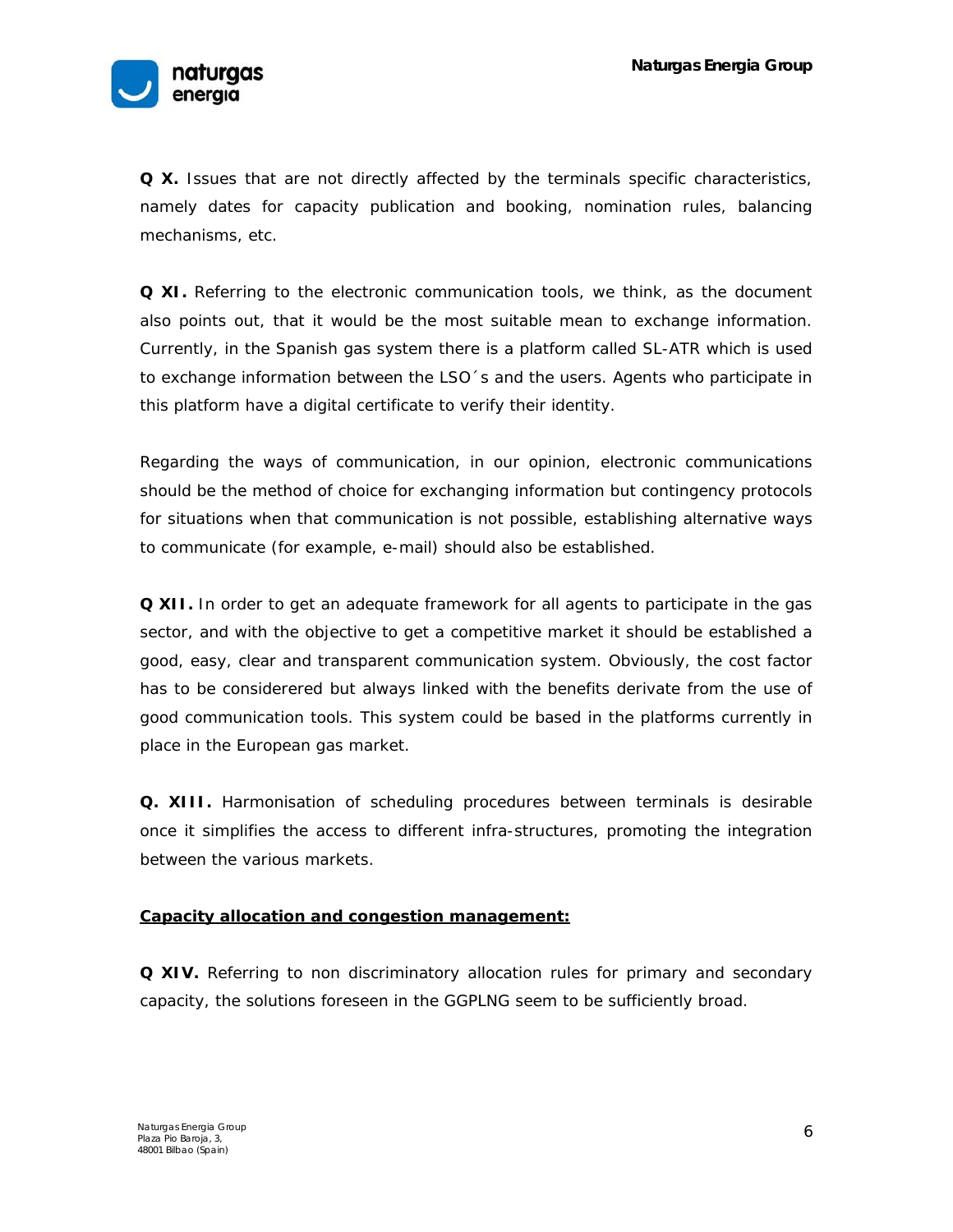

As ERGEG mentions in the GGPLNG, there are different alternative mechanisms to allocate capacity. But in the process of deciding which of them is better in our opinion firstly the capacity of facilities should be allocated in consonance with the market share of the users, always ensuring capacity for new participants. If the capacity of a facility is only allocated using market based solutions, big agents could hoard all capacity, creating a discriminatory situation for small agents.

On the other hand, further specification may result in incompatibility with the specificities of the various regional markets. For example, in Portugal the framework legislation establishes that the take or pay contracts entered into by the incumbent prior to its publication (in 2006) should have access guaranteed to the LNG terminal in Sines.

Referring to congestion management, the development of a secondary capacity market may be complemented with the implementation of capacity auction schemes or the possibility of contracting interruptible capacity, to optimize the utilization of the terminals capacity.

The development of capacity auction schemes, already foreseen in the Portuguese legislation and regulation on market opening and organization, should nevertheless ensure that the congestion situations that lead to the auction are real and not a result of poor nominations/reservations and that the auction revenues are applied in the resolution of the congestion problems.

The GGPLNG should refer to all possible measures available to manage congestions.

**Q XV.** The decision on whether a capacity holder is considered as no longer able to use the capacity should belong to the "Technical System Manager" upon consultation with the specific capacity holder. Furthermore, it would be convenient that these cases are reported to the NRAs, once they are the supervision agents of the gas systems.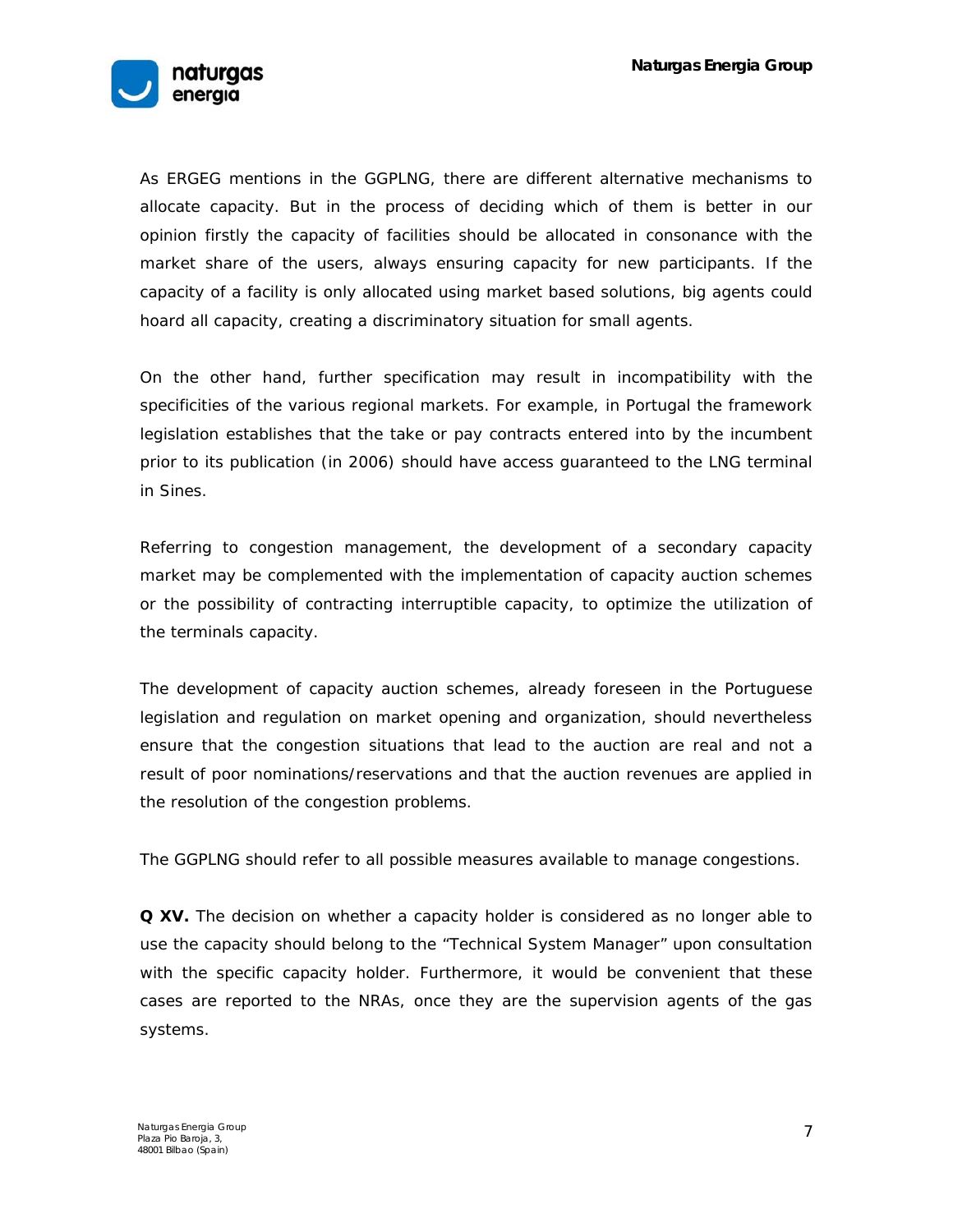

**Q XVI.** Circumstances under which it would be appropriate to give priority to the allocation of standard bundled LNG services could be, for instance, the case where the bundled services are designed to promote market opening and to facilitate the access of new/small operators to the LNG terminal

The bundled services, in markets strongly dependent on LNG imports or in markets where liberalization is just starting could be designed to provide newcomers with competitive ways to enter the market.

In other cases, if a system has deficit of capacity, it would be better to give priority to bundled services too because it would increase the efficiency of the system through the use of more services provider by the plants.

In spite of that, it is very important that this circumstance or possible priority should be known in advanced by participants, with enough time to take decisions with all information available and in a stable/predictable framework.

**Q XVII.** By ensuring that primary capacity holders who follow all the booking/nomination procedures and that have supply contracts that justify the maintenance of the contracted capacity, can keep it, releasing it to the market on a temporary basis as interruptible capacity whenever their supply contracts do not justify its use.

With the purpose of promoting the secondary market, in our point of view it would be necessary to give incentives to primary capacity holder's to participate in the secondary market.

**Q XVIII**. Article 2.4 of Regulation 1775/2005 defines "unused capacity" as "firm capacity which a network user has acquired under a transportation contract but which that user has not nominated by the deadline specified in the contract".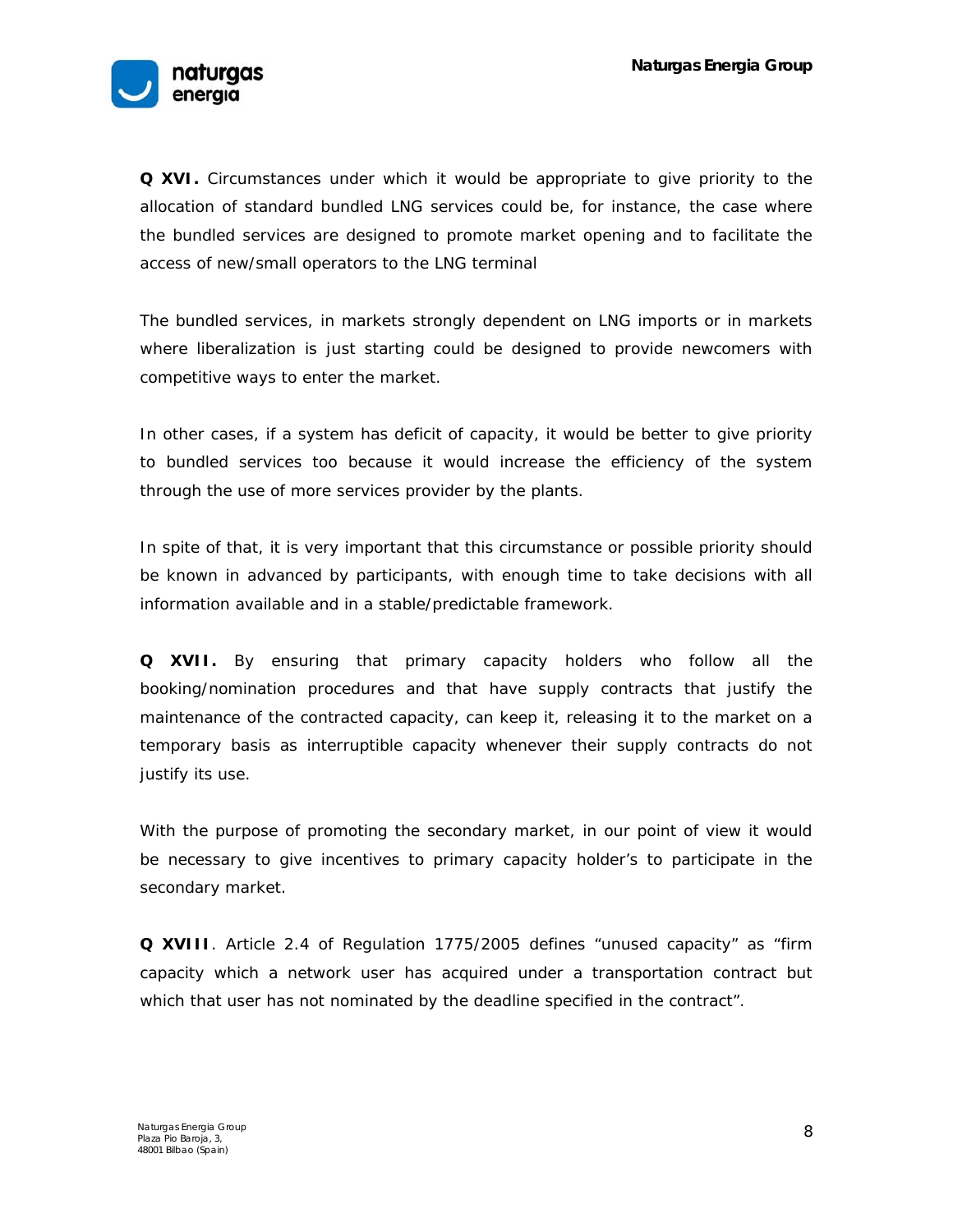

This definition is not compatible with the present natural gas markets reality, specially the ones where the weight of natural gas consumed by combined cycle power plants is very significant, like the cases of both the Portuguese and the Spanish markets.

In fact, the volatility of the combined cycle power plants production diagrams combined with the high consumptions they can reach, lead to necessity of contracting significant volumes in terms of capacity, that are used in an irregular basis.

Therefore, the decision on whether the capacity booked by a certain agent is unused or not, should be evaluated on a case by case basis.

**Q XIX.** Being guidelines, the general principles established in the document should be sufficient and should be complemented under the national specific set of regulations for the various markets.

**Q XX.** Referring to the provisions on deadline/notice periods regarding unused capacity, the rules established in the GGPLNG seem to be adequate, once they already foresee that more detailed provisions should be established by NRA's after consultation with market stakeholders.

NRA's should define the deadline or notice period after consultation with the various stakeholders.

**Q XXI.** In Order to reach an European single gas market, we considerer that a minimum level of harmonization is needed, setting guidance principles for the identification of unused capacity. In this way, the principles established in the GGPLNG for the release of underutilized capacity seem adequate and sufficient to be presented as general rules. Apart from that, and taking into account the specific characteristics of each national/regional market, more details (development of general principles) should be established by NRA's, but always with the objective of promoting competition and efficiency in the markets.